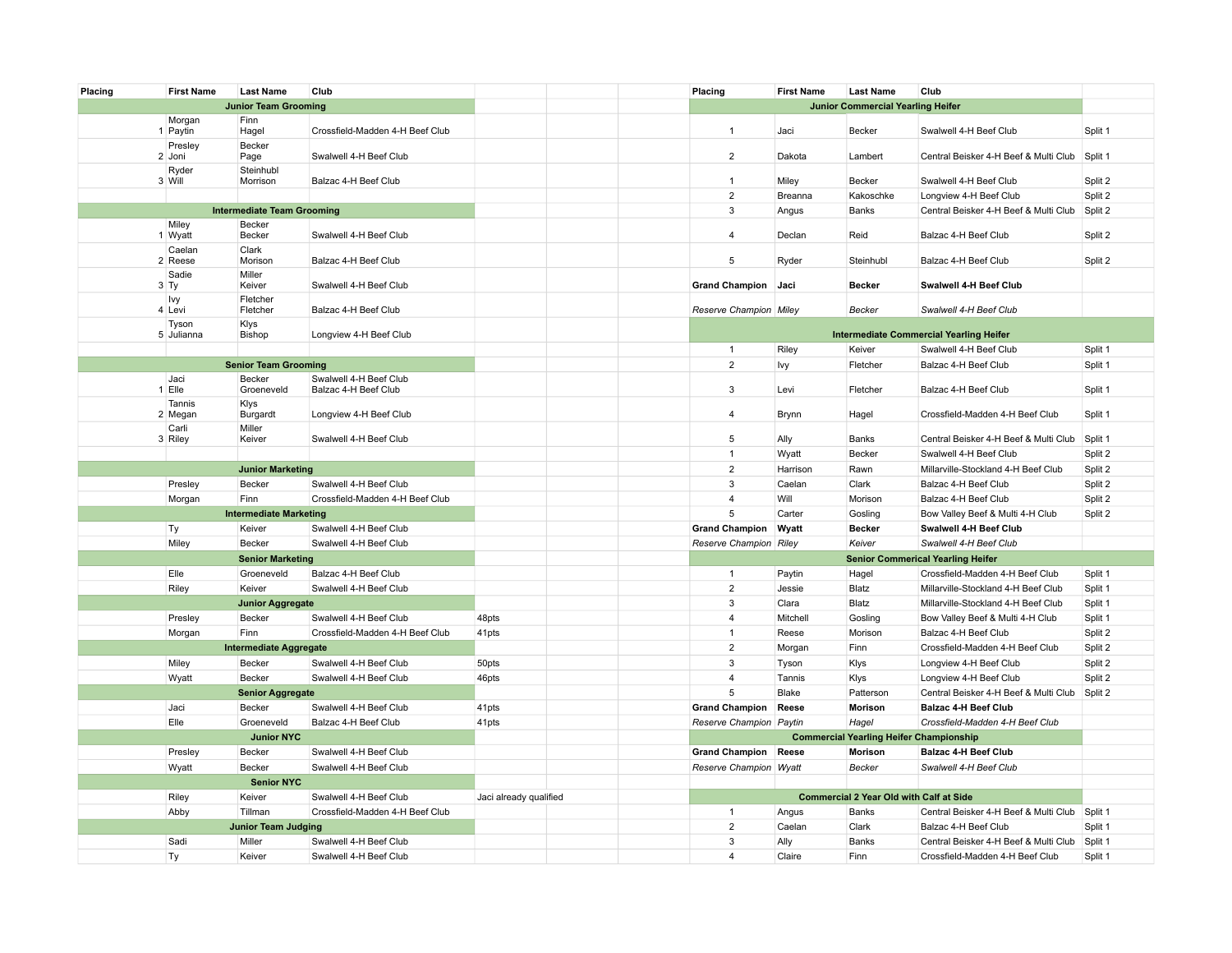| Placing                  | <b>First Name</b> | <b>Last Name</b>                           | Club                                  | Placing                      | <b>First Name</b> | <b>Last Name</b>                               | Club                                              |         |
|--------------------------|-------------------|--------------------------------------------|---------------------------------------|------------------------------|-------------------|------------------------------------------------|---------------------------------------------------|---------|
|                          |                   | <b>Senior Team Judging</b>                 |                                       | $\overline{1}$               | Madeline          | Watkins                                        | Millarville-Stockland 4-H Beef Club               | Split 2 |
|                          | Carli             | Miller                                     | Swalwell 4-H Beef Club                | $\overline{2}$               | Elle              | Groeneveld                                     | Balzac 4-H Beef Club                              | Split 2 |
|                          | Riley             | Keiver                                     | Swalwell 4-H Beef Club                | 3                            | Tannis            | Klys                                           | Longview 4-H Beef Club                            | Split 2 |
|                          | Scott             | Anderson                                   | Bow Valley Beef & Multi 4-H Club      | $\overline{4}$               | Harrison          | Rawn                                           | Millarville-Stockland 4-H Beef Club               | Split 2 |
|                          | Braden            | Isley                                      | Bow Valley Beef & Multi 4-H Club      | 5                            | Tyson             | Klys                                           | Longview 4-H Beef Club                            | Split 2 |
|                          |                   | Junior Showmanship Championship            |                                       | <b>Grand Champion</b>        | Madeline          | Watkins                                        | Millarville-Stockland 4-H Beef Club               |         |
| <b>Grand Champion</b>    | Presley           | <b>Becker</b>                              | Swalwell 4-H Beef Club                | Reserve Champion Angus       |                   | <b>Banks</b>                                   | Central Beisker 4-H Beef & Multi Club             |         |
| Reserve Champion Paytin  |                   | Hagel                                      | Crossfield-Madden 4-H Beef Club       |                              |                   | <b>Commercial 3 Year Old with Calf at Side</b> |                                                   |         |
|                          |                   | Intermediate Showmanship Championship      |                                       | $\mathbf{1}$                 | Tannis            | Klys                                           | Longview 4-H Beef Club                            |         |
| <b>Grand Champion</b>    | Wyatt             | <b>Becker</b>                              | Swalwell 4-H Beef Club                | $\overline{2}$               | Angus             | Banks                                          | Central Beisker 4-H Beef & Multi Club             |         |
| Reserve Champion         | Miley             | Becker                                     | Swalwell 4-H Beef Club                | 3                            | Tyson             | Klys                                           | Longview 4-H Beef Club                            |         |
|                          |                   | Senior Showmanship Championship            |                                       | $\overline{4}$               | Ally              | Banks                                          | Central Beisker 4-H Beef & Multi Club             |         |
| <b>Grand Champion</b>    | Carter            | Gosling                                    | Bow Valley Beef & Multi 4-H Club      | <b>Grand Champion</b>        | Tannis            | Klys                                           | Longview 4-H Beef Club                            |         |
| Reserve Champion Jaci    |                   | Becker                                     | Swalwell 4-H Beef Club                | Reserve Champion Angus       |                   | <b>Banks</b>                                   | Central Beisker 4-H Beef & Multi Club             |         |
|                          |                   | <b>Supreme Female Championship</b>         |                                       |                              |                   | <b>Overal Commercial Female Champiionship</b>  |                                                   |         |
|                          |                   | <b>Dutchik</b>                             | <b>Balzac 4-H Beef Club</b>           |                              |                   |                                                | <b>Balzac 4-H Beef Club</b>                       |         |
| <b>Grand Champion</b>    | Jaycee            |                                            |                                       | <b>Grand Champion Reese</b>  |                   | Morison                                        |                                                   |         |
|                          |                   | <b>Commercial Breeder's Herd</b>           |                                       | Reserve Champion Madeline    |                   | Watkins                                        | Millarville-Stockland 4-H Beef Club               |         |
| <b>Grand Champion</b>    | Tannis            | Klys                                       | Longview 4-H Beef Club                |                              |                   | Angus Yearling Heifer Championship             |                                                   |         |
| Reserve Champion Angus   |                   | <b>Banks</b>                               | Central Beisker 4-H Beef & Multi Club | $\mathbf{1}$                 | Presley           | Becker                                         | Swalwell 4-H Beef Club                            | Split 1 |
|                          |                   | <b>Purebred Breeder's Herd</b>             |                                       | $\overline{2}$               | Roy               | <b>Bushfield</b>                               | Crossfield-Madden 4-H Beef Club                   | Split 1 |
| <b>Grand Champion</b>    | Jaycee            | <b>Dutchik</b>                             | <b>Balzac 4-H Beef Club</b>           | 3                            | Alex              | Bishop                                         | Bow Valley Beef & Multi 4-H Club                  | Split 1 |
| Reserve Champion Abigail |                   | Tilleman                                   | Crossfield-Madden 4-H Beef Club       | 4                            | Vanessa           | Doyle                                          | Central Beisker 4-H Beef & Multi Club             | Split 1 |
|                          |                   | <b>Overall Breeder's Herd Championship</b> |                                       | $\mathbf{1}$                 | Jaycee            | Dutchik                                        | Balzac 4-H Beef Club                              | Split 2 |
| <b>Grand Champion</b>    | Jaycee            | Dutchik                                    | <b>Balzac 4-H Beef Club</b>           | $\overline{2}$               | Peyton            | Christman                                      | Millarville-Stockland 4-H Beef Club               | Split 2 |
| Reserve Champion         | Abigail           | Tilleman                                   | Crossfield-Madden 4-H Beef Club       | 3                            | Sterling          | Christman                                      | Millarville-Stockland 4-H Beef Club               | Split 2 |
|                          |                   |                                            |                                       | $\overline{4}$               | Cassie            | Hagel                                          | Crossfield-Madden 4-H Beef Club                   | Split 2 |
|                          |                   |                                            |                                       | $\sqrt{5}$                   | Joni              | Page                                           | Swalwell 4-H Beef Club                            | Split 2 |
|                          |                   |                                            |                                       | <b>Grand Champion</b>        | Jaycee            | <b>Dutchik</b>                                 | <b>Balzac 4-H Beef Club</b>                       |         |
|                          |                   |                                            |                                       | Reserve Champion Presley     |                   | Becker                                         | Swalwell 4-H Beef Club                            |         |
|                          |                   |                                            |                                       |                              |                   | <b>AOB Yearling Heifer</b>                     |                                                   |         |
|                          |                   |                                            |                                       | $\mathbf{1}$                 | Madeline          | Watkins                                        | Millarville-Stockland 4-H Beef Club               |         |
|                          |                   |                                            |                                       | $\sqrt{2}$                   | Ty                | Keiver                                         | Swalwell 4-H Beef Club                            |         |
|                          |                   |                                            |                                       | 3                            | Sadie             | Miller                                         | Swalwell 4-H Beef Club                            |         |
|                          |                   |                                            |                                       | $\overline{4}$               | Carli             | Miller                                         | Swalwell 4-H Beef Club                            |         |
|                          |                   |                                            |                                       | 5                            | Abigail           | Tilleman                                       | Crossfield-Madden 4-H Beef Club                   |         |
|                          |                   |                                            |                                       | 6                            | <b>Braden</b>     | Isley                                          | Bow Valley Beef & Multi 4-H Club                  |         |
|                          |                   |                                            |                                       | <b>Grand Champion</b>        | Madeline          | Watkins                                        | Millarville-Stockland 4-H Beef Club               |         |
|                          |                   |                                            |                                       | Reserve Champion Ty          |                   | Keiver                                         | Swalwell 4-H Beef Club                            |         |
|                          |                   |                                            |                                       |                              |                   | Angus 2 Year Old with Calf at Side             |                                                   |         |
|                          |                   |                                            |                                       | <b>Grand Champion Jaycee</b> |                   | <b>Dutchik</b>                                 | <b>Balzac 4-H Beef Club</b>                       |         |
|                          |                   |                                            |                                       | Reserve Champion Vanessa     |                   | Doyle                                          | Central Beisker 4-H Beef & Multi Club             |         |
|                          |                   |                                            |                                       |                              |                   | AOB 2 Year Old with Calf at Side               |                                                   |         |
|                          |                   |                                            |                                       | Grand Champion Abigail       |                   | Tilleman                                       | Crossfield-Madden 4-H Beef Club                   |         |
|                          |                   |                                            |                                       |                              |                   | Angus 3 Year Old with Calf at Side             |                                                   |         |
|                          |                   |                                            |                                       | Grand Champion Jaycee        |                   | <b>Dutchik</b>                                 | <b>Balzac 4-H Beef Club</b>                       |         |
|                          |                   |                                            |                                       | Reserve Champion Vanessa     |                   |                                                | Central Beisker 4-H Beef & Multi Club             |         |
|                          |                   |                                            |                                       |                              |                   | Doyle<br>AOB 3 Year Old with Calf at Side      |                                                   |         |
|                          |                   |                                            |                                       |                              |                   |                                                |                                                   |         |
|                          |                   |                                            |                                       | Grand Champion Abigail       |                   | Tilleman                                       | Crossfield-Madden 4-H Beef Club                   |         |
|                          |                   |                                            |                                       | Reserve Champion Reese       |                   | Morison                                        | Balzac 4-H Beef Club                              |         |
|                          |                   |                                            |                                       |                              |                   |                                                | <b>Overall Purebred Angus Female Championship</b> |         |
|                          |                   |                                            |                                       | Grand Champion Jaycee        |                   | <b>Dutchik</b>                                 | <b>Balzac 4-H Beef Club</b>                       |         |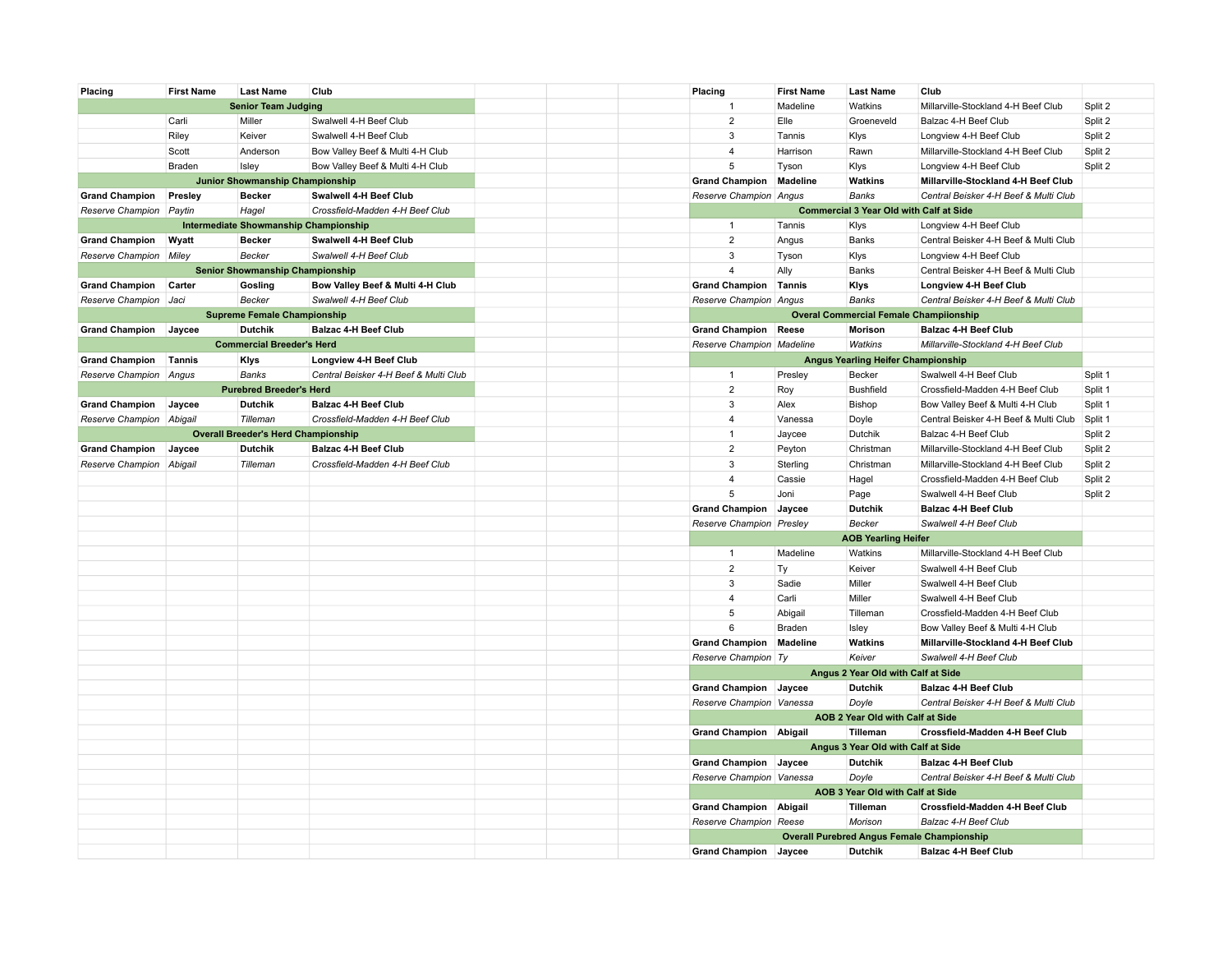| Placing | <b>First Name</b> | <b>Last Name</b> | Club |  | Placing                                     | <b>First Name</b> | <b>Last Name</b>                            | Club                                   |  |
|---------|-------------------|------------------|------|--|---------------------------------------------|-------------------|---------------------------------------------|----------------------------------------|--|
|         |                   |                  |      |  | Reserve Champion Jaycee                     |                   | <b>Dutchik</b>                              | Balzac 4-H Beef Club                   |  |
|         |                   |                  |      |  | <b>Overall Champion Purebred AOB Female</b> |                   |                                             |                                        |  |
|         |                   |                  |      |  | <b>Grand Champion Abigail</b>               |                   | Tilleman                                    | <b>Crossfield-Madden 4-H Beef Club</b> |  |
|         |                   |                  |      |  | Reserve Champion Abigail                    |                   | Tilleman                                    | Crossfield-Madden 4-H Beef Club        |  |
|         |                   |                  |      |  |                                             |                   | <b>Overall Purebred Female Championship</b> |                                        |  |
|         |                   |                  |      |  | <b>Grand Champion Jaycee</b>                |                   | <b>Dutchik</b>                              | Balzac 4-H Beef Club                   |  |
|         |                   |                  |      |  | Reserve Champion Jaycee                     |                   | Dutchik                                     | Balzac 4-H Beef Club                   |  |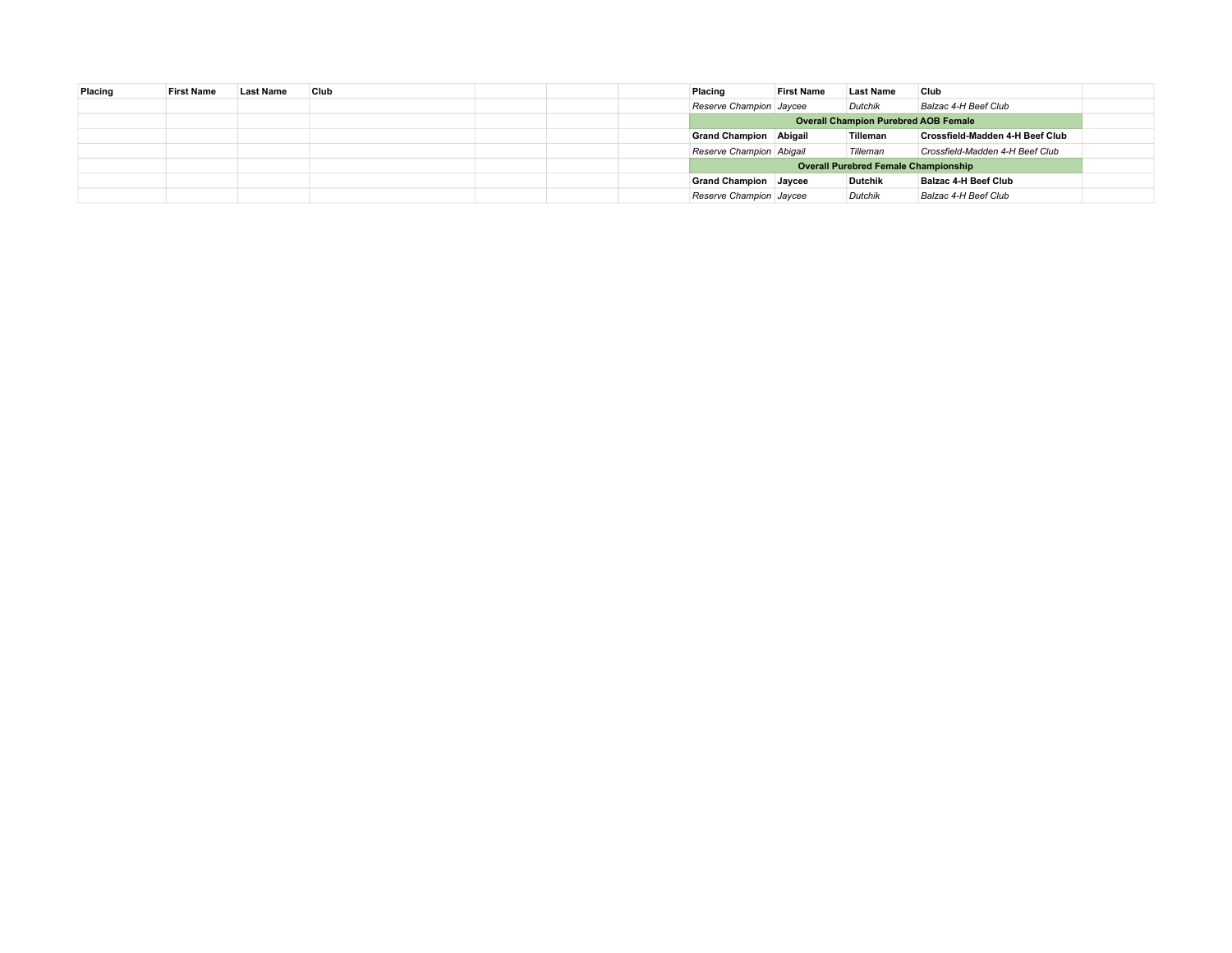| <b>Placing</b>                 | <b>First Name</b> | <b>Last Name</b>  | Club                                  | Dog's Name      |  |  |  |  |  |  |  |
|--------------------------------|-------------------|-------------------|---------------------------------------|-----------------|--|--|--|--|--|--|--|
| <b>Champion Showmanship</b>    |                   |                   |                                       |                 |  |  |  |  |  |  |  |
| <b>Supreme</b>                 | Kate              | <b>Rice</b>       | Kneehill 4-H Multi Club               | <b>Teeba</b>    |  |  |  |  |  |  |  |
| Reserve                        | Isabella          | <b>Styles</b>     | Millarville Mutts & Mustangs 4-H Club | Kiki            |  |  |  |  |  |  |  |
| <b>Champion Canine Agility</b> |                   |                   |                                       |                 |  |  |  |  |  |  |  |
| <b>Supreme</b>                 | Callie            | <b>Van Hilten</b> | <b>Perfect Paws 4-H Club</b>          | Tug             |  |  |  |  |  |  |  |
| Reserve                        | Hazel             | Gardiner          | Perfect Paws 4-H Club                 | <b>Truffles</b> |  |  |  |  |  |  |  |
|                                |                   |                   | <b>Canine Advanced Obedience</b>      |                 |  |  |  |  |  |  |  |
| <b>Supreme</b>                 | <b>Isabella</b>   | <b>Styles</b>     | Millarville Mutts & Mustangs 4-H Club | <b>Kiki</b>     |  |  |  |  |  |  |  |
| Reserve                        | Joseph            | Rimmer            | Eagle Beef & Multi 4-H Club           | Willow          |  |  |  |  |  |  |  |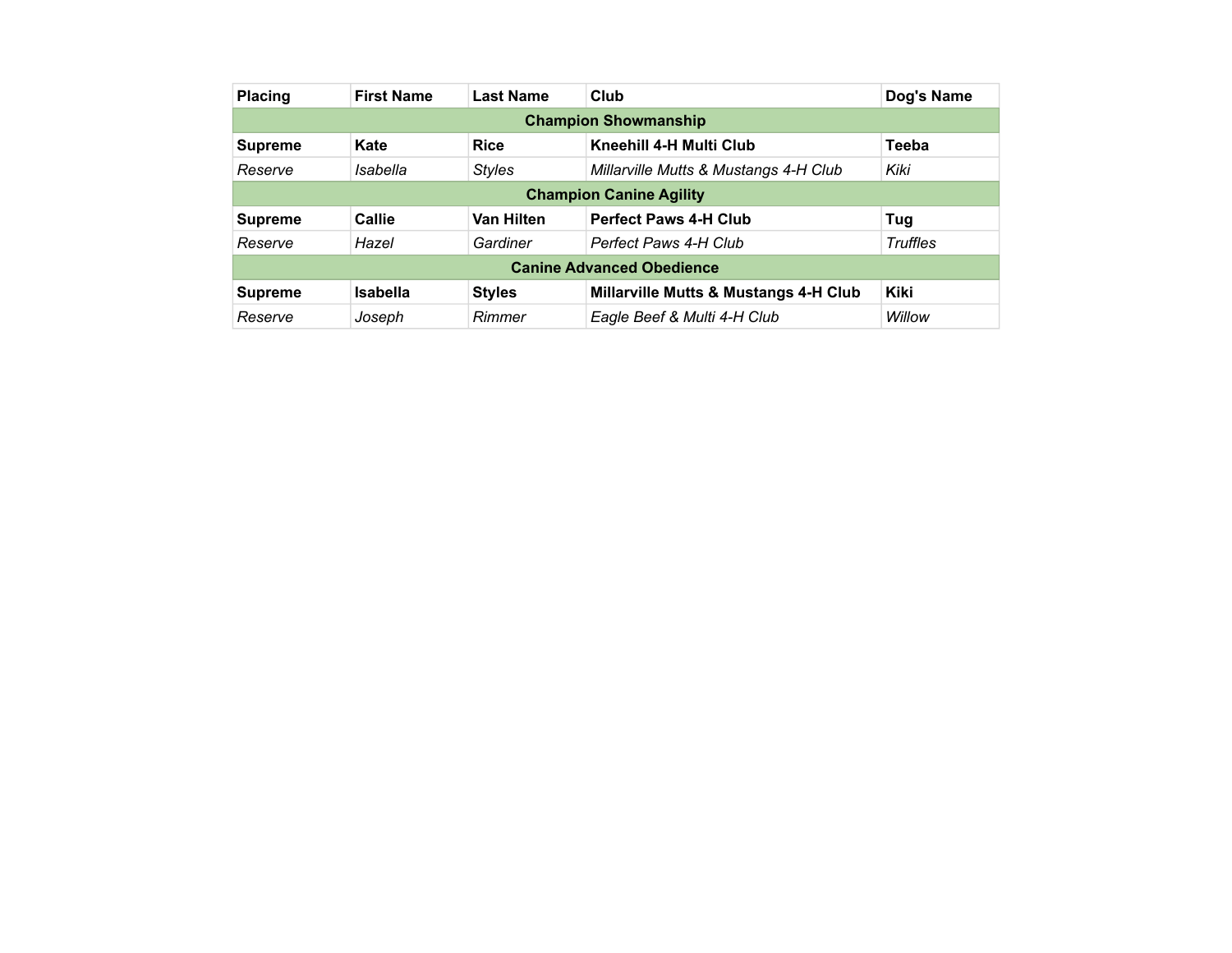| Placing | <b>First Name</b> | <b>Last Name</b> | Club                                       | <b>Total Points</b><br>Earned | Placing | <b>First Name</b> | <b>Last Name</b>                      | Club                                         | <b>Total Points</b><br>Earned |
|---------|-------------------|------------------|--------------------------------------------|-------------------------------|---------|-------------------|---------------------------------------|----------------------------------------------|-------------------------------|
|         |                   | Level 1A         |                                            |                               |         |                   | Level 4                               |                                              |                               |
|         | 1 Sloan           | Wright           | Springbank Rawhides 4-H Club               | 38                            |         | 1 Kylie           | Cooper                                | High River Stetsons Light Horse 4-H Club     | 30                            |
|         | 2 Grace           | Hornberger       | High River Stetsons Light Horse 4-H Club   | 26                            |         | 2 Kiera           | Sweeney                               | Millarville Mutts & Mustangs 4-H Club        | 26                            |
|         | 3 Mercedes        | Wollman          | Midnight Express 4-H Horse Club            | 24                            |         | 3 Chelbea         | Beagle                                | Strathmore Rusty Spurs 4-H Club              | 25                            |
|         | 4 Payton          | Walroth          | Ropes and Reins 4-H Club                   | 14                            |         | 4 Grace           | Cook                                  | Indus Silver Spurs                           | 18                            |
|         | 4 Anna-Marie      | Hodson           | Millarville Mutts & Mustangs 4-H Club      | 14                            |         | 4 Hailey          | Mazubert                              | Millarville Mutts & Mustangs 4-H Club        | 18                            |
|         |                   | Level 1B         |                                            |                               |         | 6 Jenaya          | Morrison                              | Millarville Mutts & Mustangs 4-H Club        | 14                            |
|         | 1 Julie           | Fletcher         | Silver Sage Riders 4-H Club                | 35                            |         |                   |                                       |                                              |                               |
|         | 2 Danica          | Stefanic         | Midnight Express 4-H Horse Club            | 33                            |         |                   | Level 5                               |                                              |                               |
|         | 3 Jessie          | Ramsey           | High River Stetsons Light Horse 4-H Club   | 25                            |         | 1 Caiden          | Cooper                                | High River Stetsons Light Horse 4-H Club     | 35                            |
|         | 4 Logan           | Feakes           | Indus Silver Spurs                         | 14                            |         | 2 Ava             | Scheerhoorn                           | Okotoks Outriders 4-H Club                   | 27                            |
|         | 5 Taressa         | Pardo            | High River Stetsons Light Horse 4-H Club   | $\mathbf{3}$                  |         | 3 Jenna           | Evans                                 | Okotoks Outriders 4-H Club                   | 25                            |
|         |                   | Level 1C         |                                            |                               |         | 4 Jennifer        | Sadownyk                              | Springbank Rawhides 4-H Club                 | 24                            |
|         | 1 Hayley          | Hein             | <b>Strathmore Rusty Spurs 4-H Club</b>     | 40                            |         | 5 Karsen          | Farrelly                              | Okotoks Outriders 4-H Club                   | 19                            |
|         | 2 Hannah-Lea      | McGee            | High River Stetsons Light Horse 4-H Club   | 26                            |         |                   | Level 6/7                             |                                              |                               |
|         | 3 Willow          | Cummings         | Okotoks Outriders 4-H Club                 | 24                            |         | 1 Jessica         | Wolfs                                 | <b>Strathmore Rusty Spurs 4-H Horse Club</b> | 33                            |
|         | 4 Madison         | Ramsey           | High River Stetsons Light Horse 4-H Club   | 21                            |         | 2 Breena          | Correia                               | Midnight Express 4-H Horse Club              | 31                            |
|         | 5 Laurana         | Gibson           | Springbank Rawhides 4-H Club               | 13                            |         | 3 Gracie          | Bobbie-Strelioff                      | Ropes and Reins 4-H Club                     | 26                            |
|         |                   | Level 1D         |                                            |                               |         | 4 Morgan          | Cruikshank                            | High River Stetsons Light Horse 4-H Club     | 21                            |
|         | 1 Abigail         | Cockell          | <b>Okotoks Outriders 4-H Club</b>          | 35                            |         | 5 Eleanore        | McLean                                | High River Stetsons Light Horse 4-H Club     | 14                            |
|         | 2 Madison         | <b>Bodeux</b>    | Strathmore Rusty Spurs 4-H Club            | 30                            |         | 6 Gemma           | Segnitz                               | Millarville Mutts & Mustangs 4-H Club        | 11                            |
|         | 3 Kody            | McGee            | High River Stetsons Light Horse 4-H Club   | 30                            |         | 7 Jamiee          | Jackson                               | Ropes and Reins 4-H Club                     | 9                             |
|         | 4 Jarod           | Laycock          | Strathmore Rusty Spurs 4-H Club            | 11                            |         |                   |                                       |                                              |                               |
|         |                   | Level 2A         |                                            |                               |         |                   |                                       |                                              |                               |
|         | 1 Ruby            | Irving           | <b>Okotoks Outriders 4-H Club</b>          | 34                            |         |                   | <b>Small Club High Point</b>          |                                              |                               |
|         | 2 Marley          | Fowler           | Midnight Express 4-H Horse Club            | 28                            |         |                   | Midnight Express 4-H Horse Club       |                                              |                               |
|         | 3 Rayne           | Laycraft         | High River Stetsons Light Horse 4-H Club   | 25                            |         |                   | <b>Large Club High Point</b>          |                                              |                               |
|         | 4 Sydelia (Syd)   | Anderson         | Millarville Mutts & Mustangs 4-H Club      | 23                            |         |                   | Strathmore Rusty Spurs 4-H Horse Club |                                              |                               |
|         | 5 Dailyn          |                  | Mitchell-Chadwick Ropes and Reins 4-H Club | $\overline{2}$                |         |                   |                                       |                                              |                               |
|         |                   | Level 2B         |                                            |                               |         |                   |                                       |                                              |                               |
|         | 1 Tatum           | Scheerhoorn      | <b>Okotoks Outriders 4-H Club</b>          | 34                            |         |                   |                                       |                                              |                               |
|         | 2 Isabelle        | Willson-Cross    | Springbank Rawhides 4-H Club               | 29                            |         |                   |                                       |                                              |                               |
|         | 3 Roy             | McLean           | High River Stetsons Light Horse 4-H Club   | 21                            |         |                   |                                       |                                              |                               |
|         | 4 Mackenzie       | Evans            | Midnight Express 4-H Horse Club            | 19                            |         |                   |                                       |                                              |                               |
|         | 4 Sophia          | Cooper           | Indus Silver Spurs                         | 19                            |         |                   |                                       |                                              |                               |
|         | 6 Chloe           | Sukhetsky        | Ropes and Reins 4-H Club                   | 18                            |         |                   |                                       |                                              |                               |
|         |                   | Level 2C         |                                            |                               |         |                   |                                       |                                              |                               |
|         | 1 Faith           | <b>Stefanic</b>  | Midnight Express 4-H Horse Club            | 30                            |         |                   |                                       |                                              |                               |
|         | 2 Amy             | Grisack          | Ropes and Reins 4-H Club                   | 25                            |         |                   |                                       |                                              |                               |
|         | 3 Kyler           | Rhinehart        | Strathmore Rusty Spurs 4-H Club            | 24                            |         |                   |                                       |                                              |                               |
|         | 3 Meadow          | Wilson           | Springbank Rawhides 4-H Club               | 24                            |         |                   |                                       |                                              |                               |
|         | 5 Nichole         | Williams         | Indus Silver Spurs                         | 16                            |         |                   |                                       |                                              |                               |
|         | 6 Elijah          | Majchrowski      | High River Stetsons Light Horse 4-H Club   | $\bf 8$                       |         |                   |                                       |                                              |                               |
|         | 7 Rylee           | Heon             | Indus Silver Spurs                         | 5                             |         |                   |                                       |                                              |                               |
|         |                   | Level 2D         |                                            |                               |         |                   |                                       |                                              |                               |
|         | 1 Kailey          | Lange            | <b>Indus Silver Spurs</b>                  | 31                            |         |                   |                                       |                                              |                               |
|         | 2 Anneika         | Nagel            | Meadowbank 4-H Multi Club                  | 26                            |         |                   |                                       |                                              |                               |
|         | 3 Maya            | Morand           | Strathmore Rusty Spurs 4-H Club            | 21                            |         |                   |                                       |                                              |                               |
|         | 4 Joy             | Den Hann         | Millarville Mutts & Mustangs 4-H Club      | 17                            |         |                   |                                       |                                              |                               |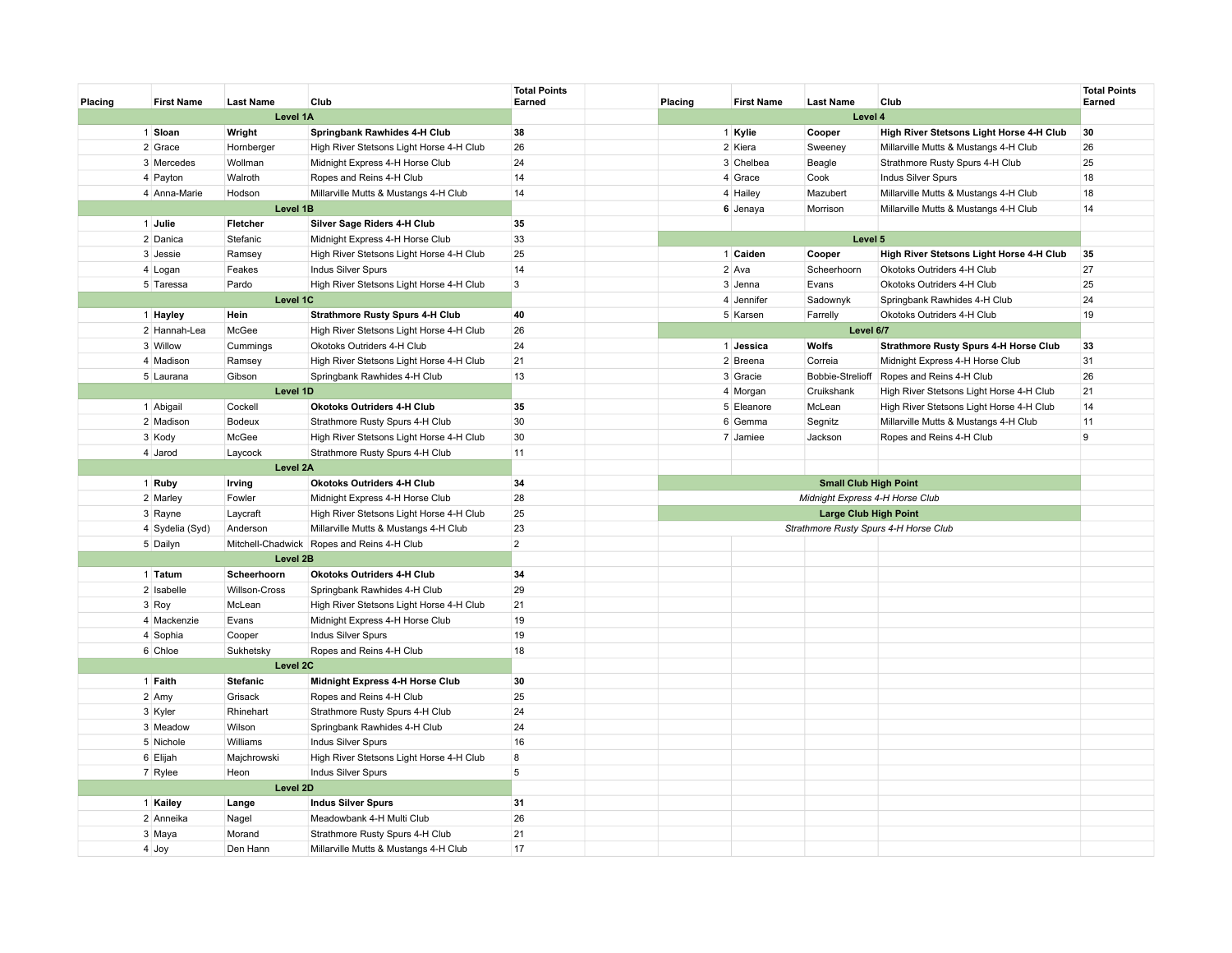| Placing  | <b>First Name</b> | <b>Last Name</b> | Club                                  | <b>Total Points</b><br>Earned | Placing | <b>First Name</b> | <b>Last Name</b> | Club | <b>Total Points</b><br>Earned |
|----------|-------------------|------------------|---------------------------------------|-------------------------------|---------|-------------------|------------------|------|-------------------------------|
|          | 5 Haleigh         | Harwood          | Strathmore Rusty Spurs 4-H Club       | 13                            |         |                   |                  |      |                               |
|          | 6 Haylee          | Heon             | Indus Silver Spurs                    | 5                             |         |                   |                  |      |                               |
|          |                   |                  |                                       |                               |         |                   |                  |      |                               |
| Level 3A |                   |                  |                                       |                               |         |                   |                  |      |                               |
|          | Ashley            | Janousek         | Millarville Mutts & Mustangs 4-H Club | 32                            |         |                   |                  |      |                               |
|          | 2 Lara            | Myer             | Okotoks Outriders 4-H Club            | 25                            |         |                   |                  |      |                               |
|          | 3 Bailee          | Smith            | Millarville Mutts & Mustangs 4-H Club | 21                            |         |                   |                  |      |                               |
|          | 4 Lauren          | Kornelson        | Millarville Mutts & Mustangs 4-H Club | 18                            |         |                   |                  |      |                               |
|          | 5 Britney         | Champ            | Meadowbank 4-H Multi Club             | 16                            |         |                   |                  |      |                               |
|          | 6 Kayla           | Bullard          | Indus Silver Spurs                    | 10                            |         |                   |                  |      |                               |
|          |                   | Level 3B         |                                       |                               |         |                   |                  |      |                               |
|          | Ashley            | Champ            | Meadowbank 4-H Multi Club             | 33                            |         |                   |                  |      |                               |
|          | 2 Ella            | Hamilton         | Millarville Mutts & Mustangs 4-H Club | 23                            |         |                   |                  |      |                               |
|          | 3 Lillian         | Laycock          | Strathmore Rusty Spurs 4-H Club       | 22                            |         |                   |                  |      |                               |
|          | 4 Sage            | Runge            | Millarville Mutts & Mustangs 4-H Club | 18                            |         |                   |                  |      |                               |
|          | 5 Emma            | Van Bussel       | Strathmore Rusty Spurs 4-H Club       | 9                             |         |                   |                  |      |                               |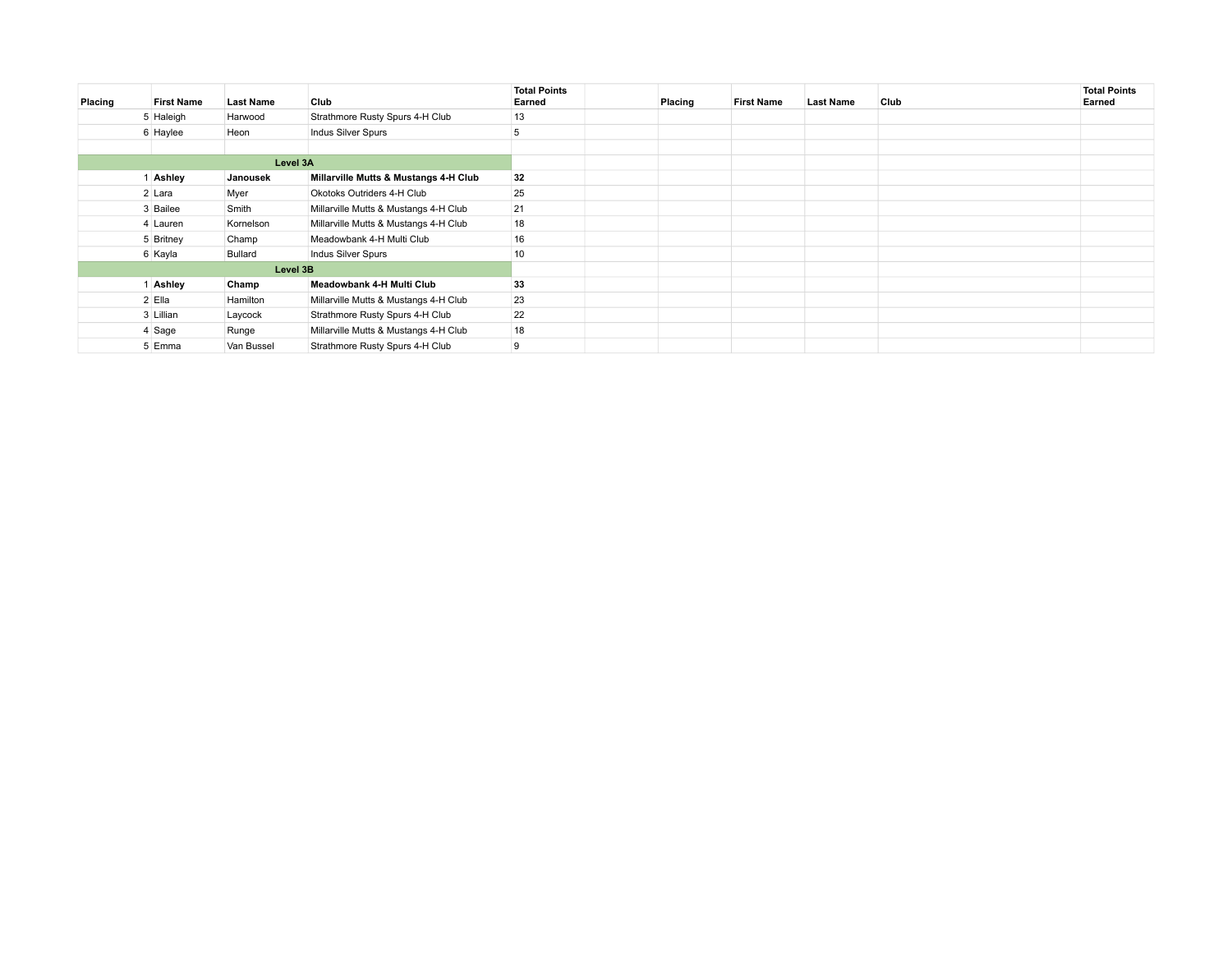| Placing               | <b>First Name</b> | <b>Last Name</b> | Club                                  | Project                    |                        | Placing                      | <b>First Name</b> | <b>Last Name</b>        | Club                                                               | <b>Distance</b>      |
|-----------------------|-------------------|------------------|---------------------------------------|----------------------------|------------------------|------------------------------|-------------------|-------------------------|--------------------------------------------------------------------|----------------------|
|                       | 1 Abigayle        | Gosling          | Bow Valley Beef & Multi 4-H Club      | Clothing & Textiles        |                        |                              |                   | <b>Archery Recurve</b>  |                                                                    |                      |
|                       | 2 Logan           | Jamieson         | Bow Valley Beef & Multi 4-H Club      | Clothing & Textiles        |                        |                              | 1 Taressa         | Pardo                   | High River Stetsons Light Horse 4-H Club                           | 10 <sub>m</sub>      |
|                       |                   |                  |                                       |                            |                        |                              | 2 Anna-Marie      | Hodson                  | Millarville Mutts & Mustangs 4-H Club                              |                      |
| <b>Grand Champion</b> | Kate              | Foster           | Golden Rod 4-H Multi Club             | <b>Skill Demonstration</b> | Pie                    |                              | 1 Thomas          | Hastings                | Foothills 4-H Sheep & Multi Club                                   | 15 <sub>m</sub>      |
| Reserve Champion      | Brynnleigh        | Lohner           | Kneehill 4-H Multi Club               | <b>Skill Demonstration</b> | <b>Leather Belt</b>    |                              | 2 Russell         | Hodson                  | Millarville Mutts & Mustangs 4-H Club                              |                      |
|                       |                   |                  | <b>Creative Arts</b>                  |                            |                        |                              | 1 Jeremy          | Hartman                 | Millarville Mutts & Mustangs 4-H Club                              | 18 <sub>m</sub>      |
|                       | 1 Clyde           | Swanson          | Calgary 4-H Southpaws                 | Original Creation          | Painted Mushroom       |                              |                   |                         |                                                                    |                      |
|                       | 2 Ryley           | Lohner           | Kneehill 4-H Multi Club               | Original Creation          | Pencil Drawing         | <b>Grand Champion Thomas</b> |                   | <b>Hastings</b>         | Foothills 4-H Sheep & Multi Club                                   |                      |
|                       | 1 Jillian         | Swanson          | Calgary 4-H Southpaws                 | <b>Craft Creation</b>      | Knit Blanket & Booties | Reserve Champion Taressa     |                   | Pardo                   | High River Stetsons Light Horse 4-H Club                           |                      |
|                       | 2 Kate            | Rice             | Kneehill 4-H Multi Club               | <b>Craft Creation</b>      | Pie                    |                              |                   | <b>Archery Compound</b> |                                                                    |                      |
| <b>Grand Champion</b> | Jillian           | Swanson          | <b>Calgary 4-H Southpaws</b>          | <b>Creative Arts</b>       |                        |                              | 1 Cade            | Koster                  | Meadowbank 4-H Multi Club                                          | 10 <sub>m</sub>      |
| Reserve Champion      | Kate              | Rice             | Kneehill 4-H Multi Club               | <b>Creative Arts</b>       |                        |                              | 2 Grace           | Hornberger              | High River Stetsons Light Horse 4-H Club                           |                      |
|                       |                   |                  |                                       |                            |                        |                              | 1 Kiersten        | Galloway                | Foothills 4-H Sheep & Multi Club                                   | 15m                  |
|                       |                   |                  |                                       |                            |                        |                              | 2 Avarie          | Carlson                 | Meadowbank 4-H Multi Club                                          |                      |
|                       |                   |                  | Welding                               |                            |                        |                              | 1 Tyson           | Ully                    | Foothills 4-H Sheep & Multi Club                                   | 18 <sub>m</sub>      |
|                       | 1 Bryce           | Kavanagh         | Legendary Flatlands 4-H Club          | Welding - Skills           |                        |                              | 2 Paxton          | Tudor                   | Irricana 4-H Beef & Multi Club                                     |                      |
|                       | 2 Austin          | Meadors          | Irricana 4-H Beef & Multi Club        |                            |                        | <b>Grand Champion Tyson</b>  |                   | Ully                    |                                                                    |                      |
|                       |                   |                  |                                       | Welding - Skills           |                        |                              |                   | Tudor                   | Foothills 4-H Sheep & Multi Club<br>Irricana 4-H Beef & Multi Club |                      |
|                       | 1 Lachlan         | Kappel           | Irricana 4-H Beef & Multi Club        | Welding - Creative         |                        | Reserve Champion Paxton      |                   |                         |                                                                    |                      |
|                       | 2 Madison         | Meadors          | Irricana 4-H Beef & Multi Club        | Welding - Creative         |                        |                              |                   |                         |                                                                    |                      |
| <b>Grand Champion</b> | Aidan             | Hopp             | Bow Valley Beef & Multi 4-H Club      | Welding                    |                        |                              |                   | Photography             |                                                                    | Category             |
| Reserve Champion      | Emily             | Hopp             | Bow Valley Beef & Multi 4-H Club      | Welding                    |                        |                              | 1 Ramsay          | Miller                  | Bow Valley Beef & Multi 4-H Club                                   | People               |
|                       |                   |                  |                                       |                            |                        |                              | 2 Luke            | Wortman                 | Bow Valley Beef & Multi 4-H Club                                   | People               |
|                       |                   |                  | <b>Small Engines</b>                  |                            |                        |                              | 1 Luke            | Wortman                 | Bow Valley Beef & Multi 4-H Club                                   | Night                |
| <b>Grand Champion</b> | Lachlan           | Kappel           | Irricana 4-H Beef & Multi Club        | Junior                     |                        |                              | 2 Kate            | Muchka                  | Bow Valley Beef & Multi 4-H Club                                   | Night                |
| <b>Grand Champion</b> | Paxton            | Tudor            | Irricana 4-H Beef & Multi Club        | Intermediate               |                        |                              | 1 Ramsay          | Miller                  | Bow Valley Beef & Multi 4-H Club                                   | Animal               |
| Reserve Champion      | Austin            | Meadors          | Irricana 4-H Beef & Multi Club        | Intermediate               |                        |                              | 2 Kate            | Muchka                  | Bow Valley Beef & Multi 4-H Club                                   | Animal               |
|                       | 3 Lane            | Wright           | Irricana 4-H Beef & Multi Club        | Intermediate               |                        |                              | 1 Kate            | Muchka                  | Bow Valley Beef & Multi 4-H Club                                   | Creative             |
|                       | 4 Evan            | Carroll          | Irricana 4-H Beef & Multi Club        | Intermediate               |                        |                              | 2 Luke            | Wortman                 | Bow Valley Beef & Multi 4-H Club                                   | Creative             |
|                       | 5 Hudson          | Hagel            | Irricana 4-H Beef & Multi Club        | Intermediate               |                        |                              | 1 Luke            | Wortman                 | Bow Valley Beef & Multi 4-H Club                                   | Details/Macro        |
|                       | 5 Connor          | Sherry           | Legendary Flatlands 4-H Club          | Intermediate               |                        |                              | $2$ Ty            | Wortman                 | Bow Valley Beef & Multi 4-H Club                                   | Details/Macro        |
|                       | 7 Carsen          | Longson          | Crossfield-Madden 4-H Beef Club       | Intermediate               |                        |                              | 1 Ramsay          | Miller                  | Bow Valley Beef & Multi 4-H Club                                   | Nature               |
|                       | 8 Josh            | Gourley          | Legendary Flatlands 4-H Club          | Intermediate               |                        |                              | 2 Luke            | Wortman                 | Bow Valley Beef & Multi 4-H Club                                   | Nature               |
| <b>Grand Champion</b> | <b>Bryce</b>      | Kavanagh         | <b>Legendary Flatlands 4-H Club</b>   | Senior                     |                        | <b>Grand Champion Ramsay</b> |                   | Miller                  | Bow Valley Beef & Multi 4-H Club                                   | Photography - Person |
|                       |                   |                  |                                       |                            |                        | Reserve Champion Luke        |                   | Wortman                 | Bow Valley Beef & Multi 4-H Club                                   | Photography - Night  |
|                       |                   |                  | <b>Multi-Judging</b>                  |                            |                        |                              |                   |                         |                                                                    |                      |
| <b>Grand Champion</b> | Will              | <b>Morison</b>   | <b>Balzac 4-H Beef Club</b>           | Junior                     |                        |                              |                   |                         |                                                                    |                      |
| Reserve Champion      | Hailey            | Jordan           | Irricana 4-H Beef & Multi Club        | Junior                     |                        |                              |                   |                         |                                                                    |                      |
| <b>Grand Champion</b> | <b>Miley</b>      | <b>Becker</b>    | Swalwell 4-H Beef Club                | Intermediate               |                        |                              |                   |                         |                                                                    |                      |
| Reserve Champion      | Abigayle          | Gosling          | Bow Valley Beef & Multi 4-H Club      | Intermediate               |                        |                              |                   |                         |                                                                    |                      |
| <b>Grand Champion</b> | Scott             | Anderson         | Bow Valley Beef & Multi 4-H Club      | Senior                     |                        |                              |                   |                         |                                                                    |                      |
| Reserve Champion      | Logan             | Jamieson         | Bow Valley Beef & Multi 4-H Club      | Senior                     |                        |                              |                   |                         |                                                                    |                      |
|                       |                   |                  |                                       |                            |                        |                              |                   |                         |                                                                    |                      |
|                       |                   |                  | <b>Consumer Decision Making</b>       |                            |                        |                              |                   |                         |                                                                    |                      |
| <b>Grand Champion</b> | Megan             | <b>Siewert</b>   | Foothills 4-H Sheep & Multi Club      | Junior                     |                        |                              |                   |                         |                                                                    |                      |
| Reserve Champion      | Tori              | Ackerman         | Millarville Mutts & Mustangs 4-H Club | Junior                     |                        |                              |                   |                         |                                                                    |                      |
| <b>Grand Champion</b> | Alysha            | <b>Siewert</b>   | Foothills 4-H Sheep & Multi Club      | Intermediate               |                        |                              |                   |                         |                                                                    |                      |
| Reserve Champion      | Leslie            | Siewert          | Foothills 4-H Sheep & Multi Club      | Intermediate               |                        |                              |                   |                         |                                                                    |                      |
| <b>Grand Champion</b> | Elyse             | <b>McAteer</b>   | Foothills 4-H Sheep & Multi Club      | Senior                     |                        |                              |                   |                         |                                                                    |                      |
| Reserve Champion      | Elle              | Groeneveld       | Balzac 4-H Beef Club                  | Senior                     |                        |                              |                   |                         |                                                                    |                      |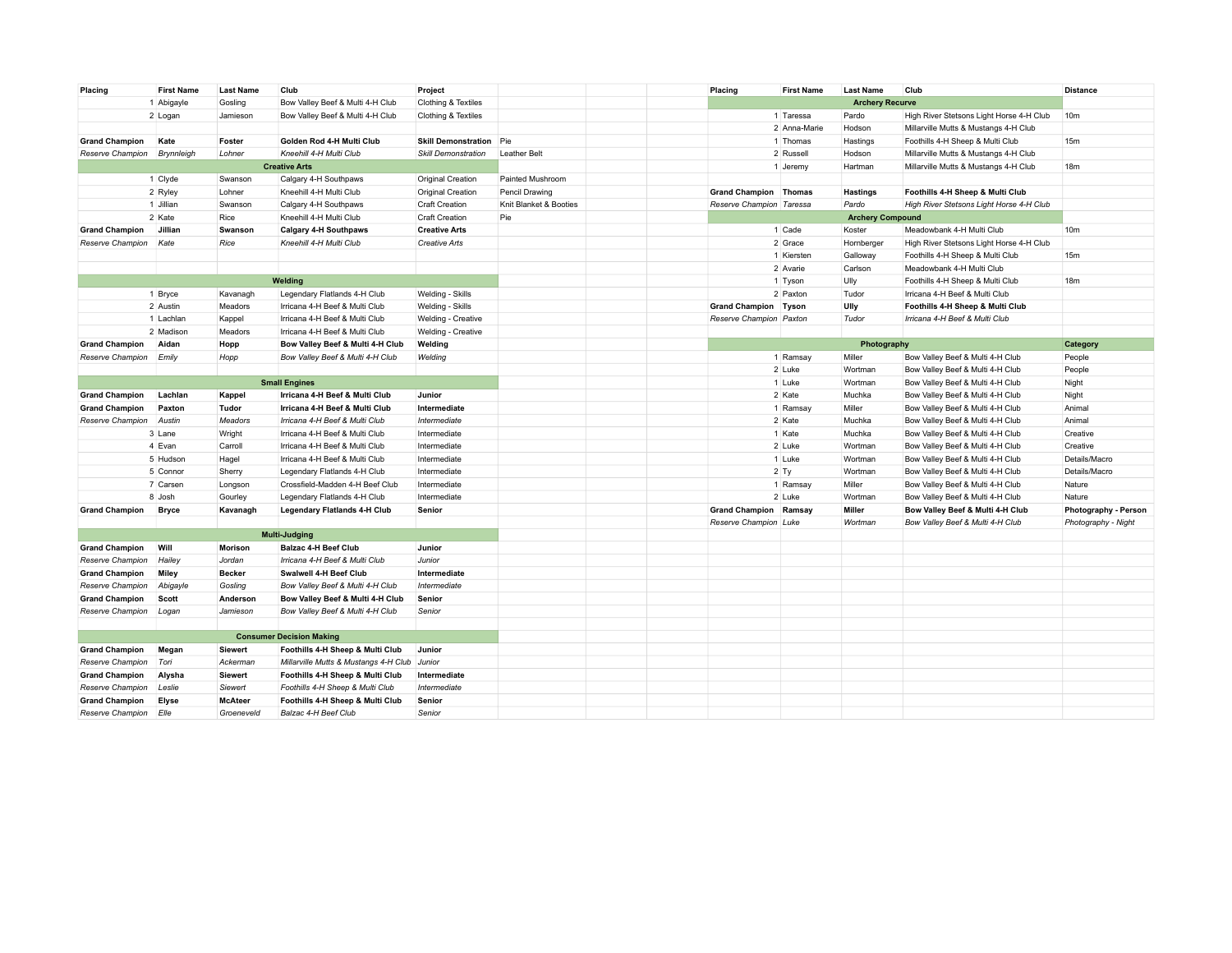| Placing                | <b>First Name</b>                                  | <b>Last Name</b>             | Club                                             | Placing                | <b>First Name</b>   | <b>Last Name</b>                | Club                                    |
|------------------------|----------------------------------------------------|------------------------------|--------------------------------------------------|------------------------|---------------------|---------------------------------|-----------------------------------------|
|                        |                                                    | <b>Junior Trimming</b>       |                                                  |                        |                     | <b>Market Lamb</b>              |                                         |
| $\mathbf{1}$           | Luke                                               | Wortman                      | Bow Valley Beef & Multi Club                     | <b>Grand Champion</b>  | Dylan               | Oldale                          | Airdrie Beef & Sheep Club               |
| $\overline{2}$         | Frances                                            | Hagel                        | Irricana 4-H Beef & Multi Club                   | Reserve Grand Champion | Lorelei             | <b>Baker</b>                    | Cremona 4-H Club                        |
| 3                      | Destiny                                            | Meller                       | Foothills 4-H Sheep & Multi Club                 |                        |                     |                                 |                                         |
| 4                      | Anwyn                                              | Bell                         | Millarville-Stockland 4-H Beef Club              |                        |                     | <b>Ewe Lamb</b>                 |                                         |
| 5                      | Megan                                              | Siewert                      | Foothills 4-H Sheep & Multi Club                 | <b>Grand Champion</b>  | Logan               | Carroll                         | Cremona 4-H Club                        |
| <b>Grand Champion</b>  | Luke                                               | Wortman                      | Bow Valley Beef & Multi Club                     | Reserve Grand Champion | Shelby              | Oldale                          | Airdrie Beef & Sheep Club               |
| Reserve Grand Champion | Frances                                            | Hagel                        | Irricana 4-H Beef & Multi Club                   |                        |                     |                                 |                                         |
|                        |                                                    | <b>Intermediate Trimming</b> |                                                  |                        |                     | <b>Junior Showmanship</b>       |                                         |
| $\mathbf{1}$           | Tori                                               | Anderson                     | Bow Valley Beef & Multi Club                     | <b>Grand Champion</b>  |                     |                                 |                                         |
| $\overline{2}$         | Abigayle                                           | Gosling                      | Bow Valley Beef & Multi Club                     | Reserve Grand Champion |                     |                                 |                                         |
| 3                      | Matias                                             |                              | Schmidt-Bellach Foothills 4-H Sheep & Multi Club |                        |                     |                                 |                                         |
| 4                      | Devyn                                              | Hanrahan                     | Foothills 4-H Sheep & Multi Club                 |                        |                     | <b>Intermediate Showmanship</b> |                                         |
| 5                      | <b>Bree</b>                                        | Rempfer                      | Irricana 4-H Beef & Multi Club                   | <b>Grand Champion</b>  |                     |                                 |                                         |
| <b>Grand Champion</b>  | Tori                                               | Anderson                     | Bow Valley Beef & Multi Club                     | Reserve Grand Champion |                     |                                 |                                         |
| Reserve Grand Champion | Abigayle                                           | Gosling                      | Bow Valley Beef & Multi Club                     |                        |                     |                                 |                                         |
|                        |                                                    | <b>Senior Trimming</b>       |                                                  |                        |                     | <b>Senior Showmanship</b>       |                                         |
| $\mathbf{1}$           | Scott                                              | Anderson                     | Bow Valley Beef & Multi Club                     | <b>Grand Champion</b>  |                     |                                 |                                         |
| $\overline{2}$         | Katelyn                                            | Meier                        | Bow Valley Beef & Multi Club                     | Reserve Grand Champion |                     |                                 |                                         |
| 3                      | Thomas                                             | Hastings                     | Foothills 4-H Sheep & Multi Club                 |                        |                     |                                 |                                         |
| 4                      | Dakota                                             | Rempfer                      | Irricana 4-H Beef & Multi Club                   |                        | <b>Yearling Ewe</b> |                                 |                                         |
| 5                      | Amy                                                | Nielsen                      | Airdrie Beef & Sheep Club                        | <b>Grand Champion</b>  | Chloe               | Nielsen                         | Airdrie Beef & Sheep Club               |
| <b>Grand Champion</b>  | Scott                                              | Anderson                     | Bow Valley Beef & Multi Club                     | Reserve Grand Champion | Ramsay              | Miller                          | Bow Valley Beef & Multi Club            |
| Reserve Grand Champion | Katelyn                                            | Meier                        | Bow Valley Beef & Multi Club                     |                        |                     |                                 |                                         |
|                        | <b>Junior Live Lamb Judging Oral Reasons</b>       |                              |                                                  | <b>Mature Ewe</b>      |                     |                                 |                                         |
| $\mathbf{1}$           | Hailey                                             | Oldale                       | Airdrie Beef & Sheep Club                        | <b>Grand Champion</b>  | Ramsay              | Miller                          | <b>Bow Valley Beef &amp; Multi Club</b> |
| $\overline{2}$         | Ayden                                              | Baker                        | Cremona 4-H Club                                 | Reserve Grand Champion | Scott               | Anderson                        | Bow Valley Beef & Multi Club            |
| 3                      | Dylan                                              | Oldale                       | Airdrie Beef & Sheep Club                        |                        |                     |                                 |                                         |
| 4                      | Luke                                               | Wortman                      | Bow Valley Beef & Multi Club                     |                        |                     | <b>Breeding Ewe</b>             |                                         |
| 5                      | Chet                                               | Richards                     | Airdrie Beef & Sheep Club                        | <b>Grand Champion</b>  | Chloe               | Nielsen                         | Airdrie Beef & Sheep Club               |
| <b>Grand Champion</b>  | Hailey                                             | Oldale                       | Airdrie Beef & Sheep Club                        | Reserve Grand Champion | Logan               | Carroll                         | Cremona 4-H Club                        |
| Reserve Grand Champion | Ayden                                              | <b>Baker</b>                 | Cremona 4-H Club                                 |                        |                     |                                 |                                         |
|                        | <b>Intermediate Live Lamb Judging Oral Reasons</b> |                              |                                                  |                        |                     | <b>Breeding Flock</b>           |                                         |
| $\mathbf{1}$           | Tori                                               | Anderson                     | Bow Valley Beef & Multi Club                     | <b>Grand Champion</b>  |                     |                                 |                                         |
| $\overline{2}$         | Alysha                                             | Siewert                      | Foothills 4-H Sheep & Multi Club                 | Reserve Grand Champion |                     |                                 |                                         |
| 3                      | Payton                                             | Rempfer                      | Irricana 4-H Beef & Multi Club                   |                        |                     |                                 |                                         |
| 4                      | Shelby                                             | Oldale                       | Airdrie Beef & Sheep Club                        |                        |                     | <b>Champion Pen of Three</b>    |                                         |
| 5                      | Leslie                                             | Siewert                      | Foothills 4-H Sheep & Multi Club                 | <b>Grand Champion</b>  | Carisa              | Richardson                      | Bergen 4-H Multi Club                   |
| <b>Grand Champion</b>  | Tori                                               | Anderson                     | Bow Valley Beef & Multi Club                     | Reserve Grand Champion | Hailey              | Jordan                          | Irricana 4-H Beef & Multi Club          |
| Reserve Grand Champion | Alysha                                             | Siewert                      | Foothills 4-H Sheep & Multi Club                 |                        |                     |                                 |                                         |
|                        | <b>Senior Live Lamb Judging Oral Reasons</b>       |                              |                                                  |                        |                     |                                 |                                         |
| $\mathbf{1}$           | Scott                                              | Anderson                     | Bow Valley Beef & Multi Club                     |                        |                     |                                 |                                         |
| $\overline{2}$         | Ramsay                                             | Miller                       | Bow Valley Beef & Multi Club                     |                        |                     |                                 |                                         |
| 3                      | Katelyn                                            | Meier                        | Bow Valley Beef & Multi Club                     |                        |                     |                                 |                                         |
| 4                      | Zackary                                            | Wortman                      | Bow Valley Beef & Multi Club                     |                        |                     |                                 |                                         |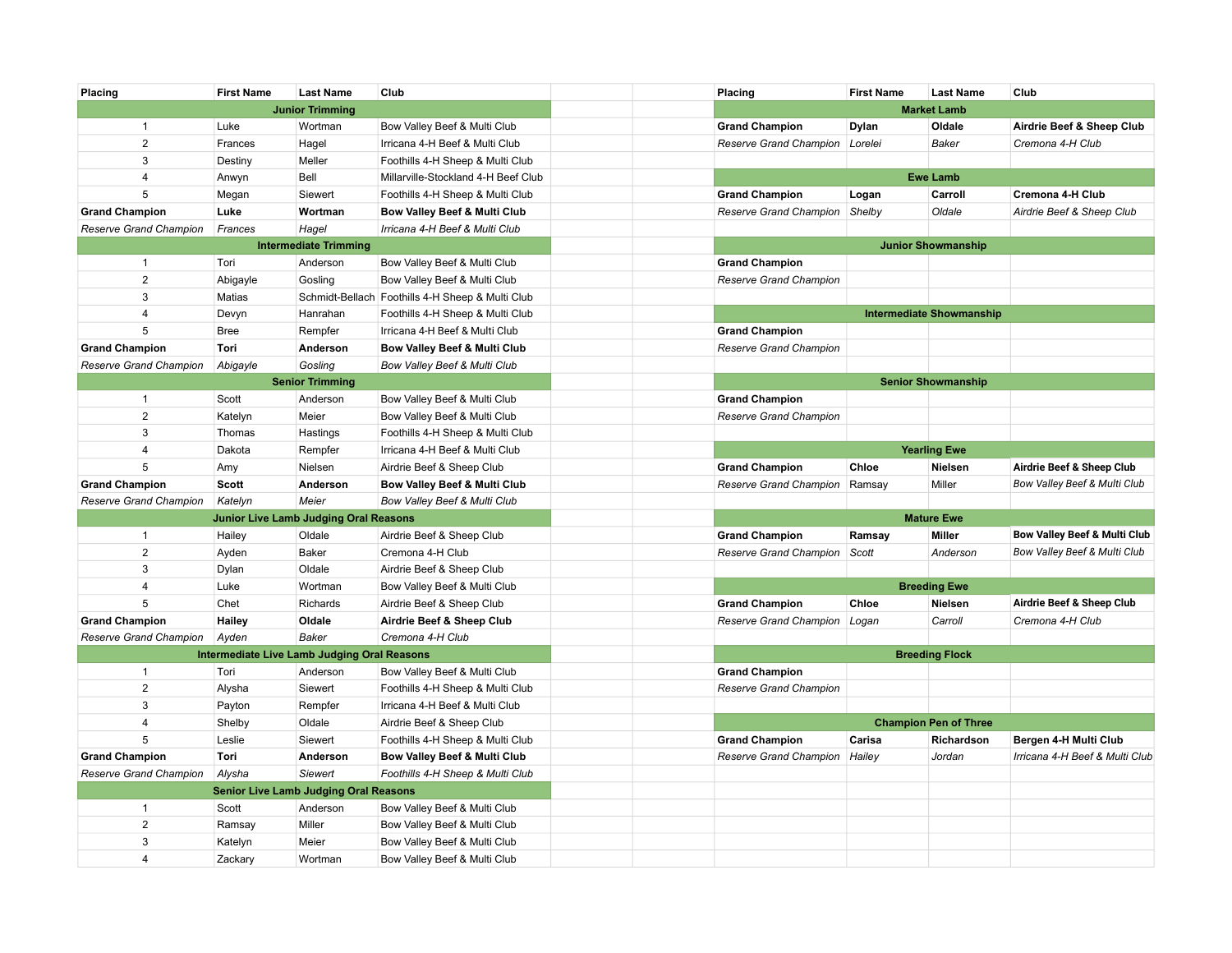| Placing                       | <b>First Name</b> | <b>Last Name</b> | Club                                    |  | Placing | <b>First Name</b> | <b>Last Name</b> | ' Club |
|-------------------------------|-------------------|------------------|-----------------------------------------|--|---------|-------------------|------------------|--------|
|                               | Dakota            | Rempfer          | Irricana 4-H Beef & Multi Club          |  |         |                   |                  |        |
| <b>Grand Champion</b>         | Scott             | Anderson         | <b>Bow Valley Beef &amp; Multi Club</b> |  |         |                   |                  |        |
| <b>Reserve Grand Champion</b> | Ramsav            | Miller           | <b>Bow Valley Beef &amp; Multi Club</b> |  |         |                   |                  |        |